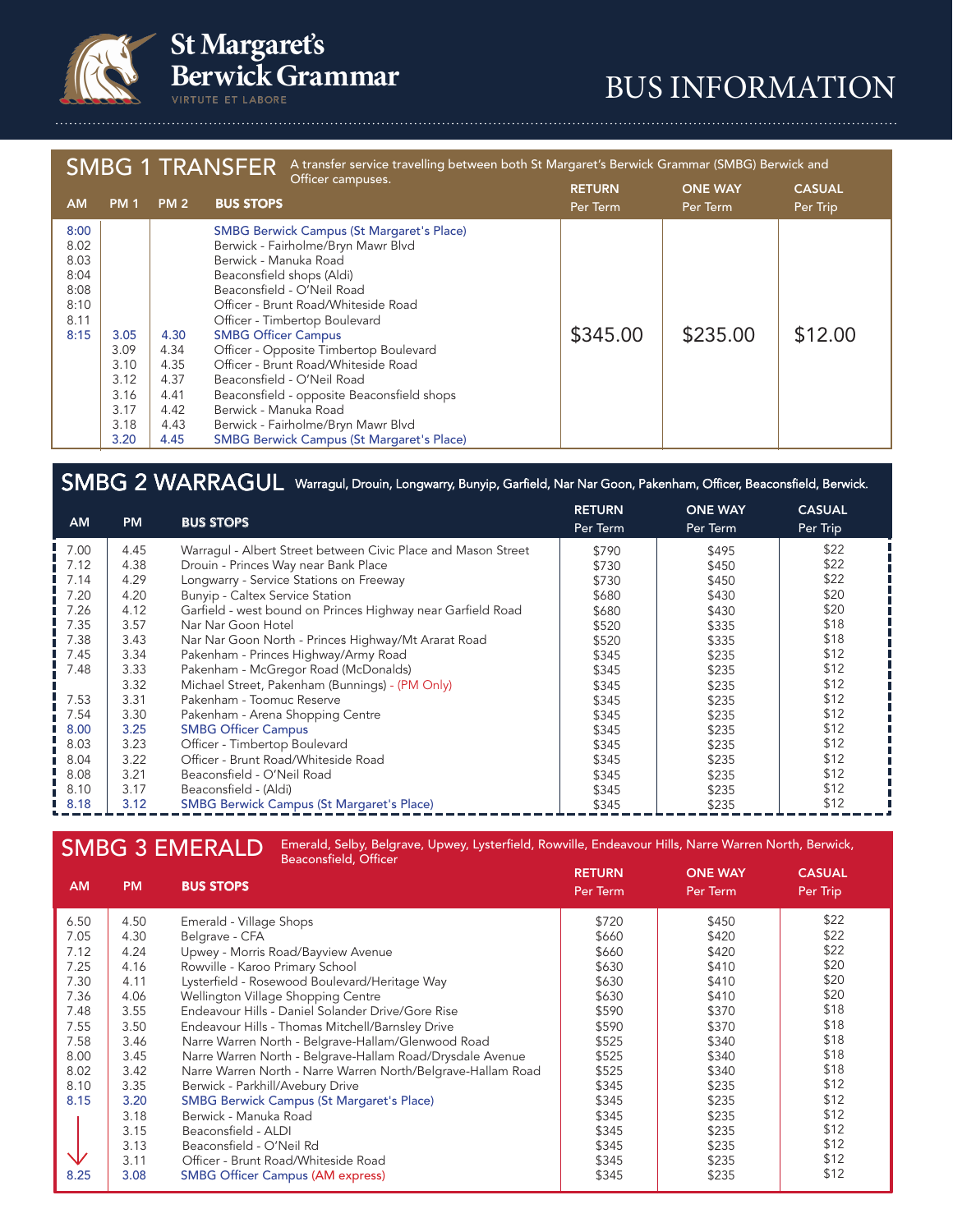

# **St Margaret's Berwick Grammar**

# BUS INFORMATION

## **BERWICK BUS LINES PTV Service**

| <b>Times</b>     |                                          |                                                                                                                       |  |  |
|------------------|------------------------------------------|-----------------------------------------------------------------------------------------------------------------------|--|--|
| <b>AM</b>        | <b>PM</b>                                | <b>BUS STOPS</b>                                                                                                      |  |  |
|                  |                                          |                                                                                                                       |  |  |
| 7.43am           |                                          | Salisbury Road - Upper Beaconsfield<br><b>Community Centre</b>                                                        |  |  |
| 7.44am           |                                          | Salisbury Road - MET Stop, opposite<br>A'Beckett Road                                                                 |  |  |
| 7.45am           | 4.10pm<br>4.08pm                         | Salisbury Road - corner Armstrong Road<br>Split Rock Road - MET Stop, corner Salisbury<br>Road                        |  |  |
| 7.45am           |                                          | Split Rock Road - corner Norbury Road                                                                                 |  |  |
| 7.46am<br>7.46am | 4.07pm<br>4.06pm                         | Split Rock Road - corner Kitchen Road<br>Split Rock Road - MET Stop, opposite Berglund<br>Road                        |  |  |
| 7.47am           | 4.05pm                                   | Split Rock Road - corner Beaconsfield-Emerald<br>Road                                                                 |  |  |
| 7.48am           | 4.04pm                                   | Stoney Creek Road - MET Stop, corner<br>McArthur Road                                                                 |  |  |
| 7.50am           | 4.03pm<br>4.02pm                         | Stoney Creek Road - opposite no. 94<br>Stoney Creek Road - Pine Grove Hotel Carpark                                   |  |  |
| 7.51am           | 4.00pm                                   | Stoney Creek Road - MET Stop, corner<br>Sutherland Road                                                               |  |  |
|                  | 3.58 <sub>pm</sub><br>3.55 <sub>pm</sub> | Beaconsfield-Emerald Road, corner Paul Grove<br>Beaconsfield-Emerald Road, cnr Luke Place                             |  |  |
| 7.53am           |                                          | Beaconsfield Emerald Road - MET Stop,<br>opposite Haupt Place                                                         |  |  |
| 7.55am           |                                          | Beaconsfield Emerald Road - MET Stop,<br>corner Service Road                                                          |  |  |
| 8.00am           | 3.45pm                                   | <b>Berwick Secondary College</b>                                                                                      |  |  |
| 8.02am (AM only) |                                          | Manuka Road - before corner of Princes<br>Highway                                                                     |  |  |
|                  |                                          | <b>SMBG Officer Campus connect</b><br>to the SMBG 1 TRANSFER (AM ONLY)                                                |  |  |
| 8.05am           |                                          | (there is a separate cost to use this service)<br><b>SMBG Berwick Campus (St Margaret's Place)</b>                    |  |  |
|                  | 3.43pm<br>3.41pm                         | Brisbane Street - MET stop, corner Howell Dve<br>Brisbane Street - MET stop, opposite<br>Pioneer Park                 |  |  |
|                  | 3.40pm<br>3.35pm                         | Lyall Road - MET stop, opposite Woolworths<br>Princes Highway - MET stop, corner Melville<br>Park Drive               |  |  |
|                  | 3.30 <sub>pm</sub><br>3.20 <sub>pm</sub> | <b>SMBG Berwick Campus (St Margaret's Place)</b><br><b>SMBG Officer Campus connect from</b><br><b>SMBG 1 TRANSFER</b> |  |  |

This is a Country Route Service. Myki fares and conditions are required for this bus service.

Travels from Upper Beaconsfield, Guys Hill, Berwick.

## VENTURA BSC11 - PTV Service

| <b>Times</b>       |                                                |
|--------------------|------------------------------------------------|
| <b>PM</b>          | <b>BUS STOPS</b>                               |
|                    |                                                |
| 4.50pm             | Koo Wee Rup - Bus terminus                     |
|                    | <b>SMBG Berwick Campus</b>                     |
|                    | (Gloucester Avenue Entrance)                   |
|                    | <b>SMBG Officer Campus connect</b>             |
|                    | to the SMBG 1 TRANSFER (St Margaret's Place)   |
|                    | (there is a separate cost to use this service) |
| 3.55 <sub>pm</sub> | <b>SMBG Berwick Campus</b>                     |
|                    | (Gloucester Avenue Entrance)                   |
| 3.20 <sub>pm</sub> | <b>SMBG 1 TRANSFER arrives at SMBG</b>         |
|                    | <b>Berwick Campus (St Margaret's Place)</b>    |
|                    |                                                |

The Ventura BSC11 service utilises PTV Bus Stops and travels from Koo Wee Rup, Clyde, Berwick, Beaconsfield. It runs only on

Government school days. Myki fares and conditions are required for this bus service. The service will drop/collect students from the bus stop in Gloucester Avenue near the SMBG Berwick Campus entrance gate. In the AM students will need to cross Gloucester Avenue. For further route information please contact Ventura (link below).

https://www.venturabus.com.au/live-tracking/details/256/st-margaret-s-school#

# CRANBOURNE TRANSIT

School Bus 5 - PTV Service

| Times           |                    |                                                                                                                                             |
|-----------------|--------------------|---------------------------------------------------------------------------------------------------------------------------------------------|
| <b>AM</b>       | <b>PM</b>          | <b>BUS STOPS</b>                                                                                                                            |
| ■ 7.15am        | 4.20pm             | Cranbourne Shopping Centre - High St stop                                                                                                   |
| <b>1</b> 7.40am | 3.53 <sub>pm</sub> | <b>SMBG Berwick Campus</b><br>(Gloucester Avenue Entrance)                                                                                  |
| 8.00am          | 3.05 <sub>pm</sub> | <b>SMBG Officer Campus connect to the</b><br><b>SMBG 1 TRANSFER (St Margaret's Place)</b><br>(there is a separate cost to use this service) |
|                 |                    | Cranbourne Transit School Bus 5 utilises PTV Bus Stops. Myki fares and                                                                      |

Cranbourne Transit School Bus 5 utilises PTV Bus Stops. Myki fares and conditions are required for this bus service.

For further route information please contact Cranbourne Transit (link below).

http://www.cranbournetransit.com.au/st-margarets-berwick

## Public Transport Victoria (PTV) Services

> For further informatiobn on or for other PTV Services go to the Public Transfer Victoria website at https://www.ptv.vic.gov.au

- > For PTV metropolian fares (MYKI) go to https://www.ptv.vic.gov.au/tickets/fares/metropolitan-fares/
- > For PTV local area maps go to https://www.ptv.vic.gov.au/more/maps/metropolitan-local-area-maps/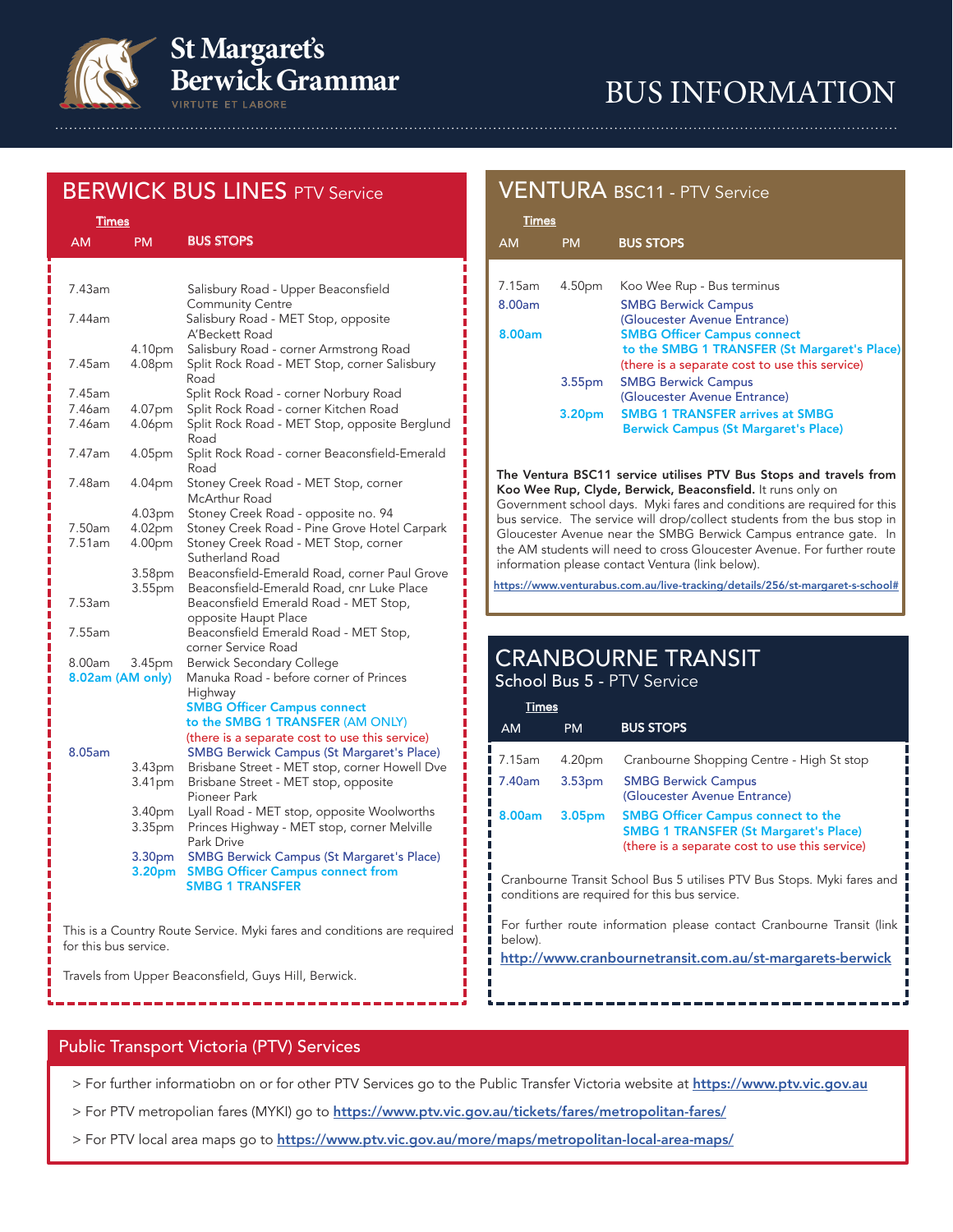

# BUS INFORMATION

#### SMBG Charter Services (Alston Coaches and Buses)

St Margaret's Berwick Grammar Chartered Bus Services are provided by Alston Coaches and Buses.

#### SMBG 1 TRANSFER SMBG 2 WARRAGUL SMBG 3 EMERALD

Travel on these services are offered both AM and PM, return, one way or on a casual basis.

Casual travel passes can be obtained from Student Services at SMBG Berwick Campus and from Reception at SMBG Officer Campus.

All registered passengers will be issued with a bus pass which they must present each time they use an SMBG chartered bus service.

Students are advised to be at the bus stop at least 5 minutes before scheduled arrival and departure time.

#### COVID-19 SAFE GUIDELINES

All coaches and buses will be thoroughly disinfected with a hospital grade disinfectant prior to any vehicle leaving the depot.

Drivers issued with PPE, single use latex gloves, hand sanitiser, masks. Masks are to be always worn in the vehicle being utilised.

Ensure drivers and passengers are 1.5 metres apart as much as possible before embarking and after alighting the bus. Request passengers to wear a mask or appropriate face covering before boarding and to continue to wear them for the duration of their trip.

Vehicles with up to and including a 34-seating capacity will be equipped with aerosol disinfectant which eliminate 99.9% of viruses. The vehicle will be disinfected prior to leaving the depot and the driver will apply the aerosol hospital grade disinfectant after students depart the vehicle.

Vehicle hygiene is always maintained. All high touch areas are to be cleaned and documented in Sanitation Register.

#### 'Be Aware' Bus Safety

A reminder to parents of students who travel on buses to or from school. Record's show that most accidents and injuries do not happen while on the bus, they happen at bus stops before the bus arrives or after the bus has pulled away.

Please remind your child/children that they must wait until the bus has driven away before attempting to cross the road. If possible, parents are advised to wait on the same side of the road or walk across to meet students at the bus stop.

#### Conveyance Allowance Program

Conveyance Allowance may be available to students attending **SMBG Officer Campus Only** travelling by public transport or by private vehicle, and whose nearest school is not serviced by a free school bus provided under the School Bus Program. The Conveyance Allowance Program is a contribution towards transport costs and is not intended to cover the full cost of transporting children to and from school.

Conveyance Allowance application forms for 2022 will be available on Parent Lounge/Nexus early in 2022. Parents already claiming the allowance in 2021 and who have not changed any details will not need to complete forms for 2022. However if changes do apply (i.e. address or mode of transport are different) an application is required.

Applications may be made for one form of private transport and one form of public transport if both types are used. In this instance, two applications will be required to be completed (one for each section of the journey). Parents may be able to claim an allowance if the student lives further than 4.8 km from the school, and if SMBG Officer Campus is their nearest non-denominational single-gender school.

SMBG Officer Campus students who meet the applicable criteria are eligible to claim. Students at SMBG Berwick Campus are not eligible to claim as the campus is not zoned for this allowance.

For further information regarding eligibility for students attending a non-government school please visit Victorian Government Conveyance Allowance Program (link below)

https://www2.education.vic.gov.au/pal/conveyance-allowance/policy

### High Fire Danger Days or Extreme External Emergency

If a fire occurs during school time in a zone serviced by the school, ALL students on possible affected bus routes will be held at that school until the all-clear is given. High Fire Danger Days or Extreme External Emergency

#### On Code Red days, school buses would most likely not be

operating. Bus drivers must make themselves aware of possible hazards on their routes and determine areas of temporary refuge (this information must also be held by the Principal coordinating bus arrangements).

Buses with students on board must not leave the school without the approval of the Principal. Bus drivers must carry some form of a communication device to contact Emergency Services or the school. Bus drivers must notify Emergency Services (typically the Police) and the school immediately via two-way radios or mobile phone if a bus is delayed enroute.

Bus drivers must not allow students to alight from buses if fires are burning in the area unless parents and guardians are

waiting for them. If no-one is waiting, buses will take students to the nearest safe area. (Safe areas to be agreed to by Police and Principal coordinating bus arrangements). Bus drivers must have a card showing telephone numbers of the school, Police and local Fire Service. If the road is blocked, the bus should return to the school, unless otherwise directed by the Emergency Services personnel.